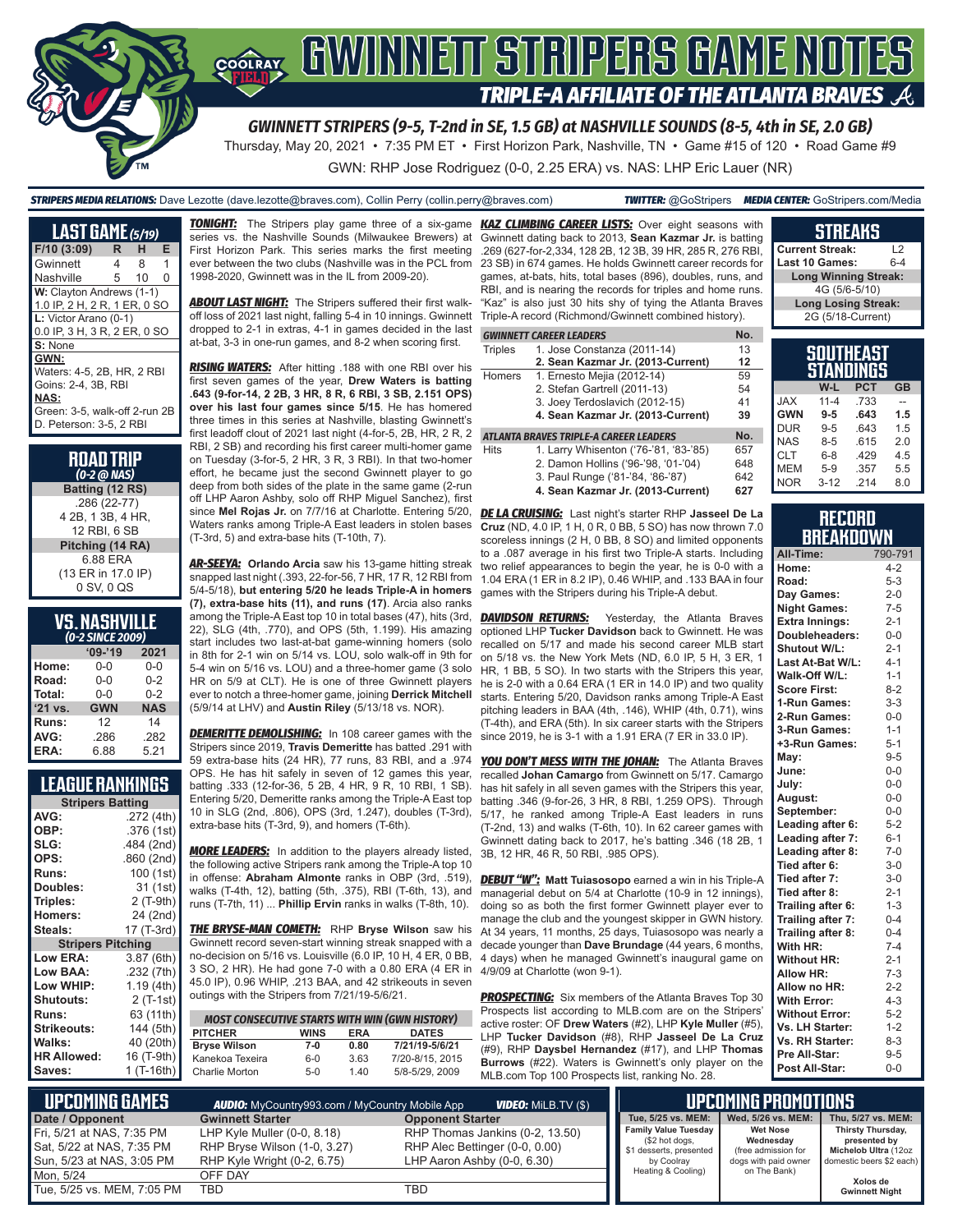

| <b>MANAGER MATT TUIASOSOPO</b>                                                                                                                                                                                                                                                                                                                                                                     | <b>GWINNETT PLAYERS USED (40 IN 2021)</b>                                                                                                                                                                                                                                                                                                                  |
|----------------------------------------------------------------------------------------------------------------------------------------------------------------------------------------------------------------------------------------------------------------------------------------------------------------------------------------------------------------------------------------------------|------------------------------------------------------------------------------------------------------------------------------------------------------------------------------------------------------------------------------------------------------------------------------------------------------------------------------------------------------------|
| Matt Tuiasosopo enters his first season as Gwinnett manager and his third season<br>as a coach in the Atlanta Braves organization in 2021. He was named the seventh<br>manager in team history on 3/30/21. Tuiasosopo is both the youngest manager in<br>team history (age 34) and the first former Gwinnett player to manage the club (hit<br>.221 with 19 HR, 73 RBI in 178 games from 2016-17). | Victor Arano, Chasen Bradford, Thomas Burrows,<br>Pitchers (21):<br>Jesse Chavez, Tucker Davidson, Jasseel De La Cruz,<br>Carl Edwards Jr., Jay Flaa, Daysbel Hernandez,<br>Mitch Horacek, Connor Johnstone, Nate Jones, Trevor Kelley,<br>Dylan Lee, Chris Martin, Kyle Muller, Sean Newcomb,<br>Jose Rodriguez, Edgar Santana, Bryse Wilson, Kyle Wright |
| Tuiasosopo made his managerial debut in 2019 with Class-A Rome, leading the club<br>to a 65-74 record and earning Atlanta's Bobby Cox Award for minor league manager<br>of the year. He was set to return to Rome in 2020, but was reassigned to the Braves<br>Alternate Site at Coolray Field once the MiLB season was cancelled.                                                                 | Position (19):<br>Abraham Almonte, Orlando Arcia, Jaycob Brugman,<br>Johan Camargo, Ryan Casteel, Travis Demeritte,<br>Phillip Ervin, Ryan Goins, Terrance Gore, Guillermo Heredia,<br>Ender Inciarte, Sean Kazmar Jr., Jonathan Lucroy,<br>Carlos Martinez, Jonathan Morales, Yolmer Sanchez,                                                             |
| Tuiasosopo's Managerial Career<br>W-L<br><b>PCT</b><br><b>Playoffs</b><br>Games<br>With Gwinnett (1 Season):<br>14<br>$9-5$<br>.643<br>0<br>153<br>74-79<br>.484<br>$\mathbf 0$<br>MiLB Career (2 Seasons):                                                                                                                                                                                        | Travis Snider, Riley Unroe, Drew Waters<br>Italics = Player not currently with Gwinnett                                                                                                                                                                                                                                                                    |
| All staff bios available in the 2021 Stripers Media Guide                                                                                                                                                                                                                                                                                                                                          |                                                                                                                                                                                                                                                                                                                                                            |
| <b>EJECTIONS</b> (0)                                                                                                                                                                                                                                                                                                                                                                               |                                                                                                                                                                                                                                                                                                                                                            |
| Player/Coach<br>Date/Inning<br><b>Umpire</b><br>None                                                                                                                                                                                                                                                                                                                                               | <b>BASS-LANTA</b><br>Including MLB rehab assignments, 12 players have played for both Gwinnett and                                                                                                                                                                                                                                                         |
|                                                                                                                                                                                                                                                                                                                                                                                                    | Atlanta in 2021:                                                                                                                                                                                                                                                                                                                                           |
|                                                                                                                                                                                                                                                                                                                                                                                                    | <b>INF Johan Camargo</b><br><b>LHP Tucker Davidson</b>                                                                                                                                                                                                                                                                                                     |
| TEAM DEFENSE (12TH IN TRIPLE-A EAST)                                                                                                                                                                                                                                                                                                                                                               | RHP Carl Edwards Jr.<br>OF Guillermo Heredia (Rehab)                                                                                                                                                                                                                                                                                                       |
| <b>PCT</b><br><b>TC</b><br>E<br>G<br><b>PO</b><br><b>DP</b><br>A<br>531<br>384<br>.979<br>14<br>136<br>11<br>12                                                                                                                                                                                                                                                                                    | OF Ender Inciarte (Rehab)<br><b>RHP Nate Jones</b>                                                                                                                                                                                                                                                                                                         |
| <b>PCT</b><br>PB<br><b>SB</b><br>$\mathsf{cs}$<br><b>ATT</b><br>W-L<br><b>Catchers</b>                                                                                                                                                                                                                                                                                                             | INF Sean Kazmar Jr.<br>RHP Chris Martin (Rehab)                                                                                                                                                                                                                                                                                                            |
| .000<br>Casteel<br>$\mathbf{1}$<br>0<br>$\mathbf{1}$<br>$\mathbf{1}$<br>$1 - 1$<br>$\overline{2}$<br>$\overline{2}$<br>$\mathbf 0$<br>Lucroy<br>0<br>.000<br>$0 - 2$                                                                                                                                                                                                                               | <b>LHP Sean Newcomb</b>                                                                                                                                                                                                                                                                                                                                    |
| 3<br>0<br>3<br>.000<br>$\mathbf{1}$<br>Martinez<br>$2 - 1$<br>1<br>2<br>$\mathbf 0$<br><b>Morales</b><br>1<br>.500<br>$6 - 1$                                                                                                                                                                                                                                                                      | RHP Edgar Santana<br>RHP Kyle Wright                                                                                                                                                                                                                                                                                                                       |
| $\overline{7}$<br>$\overline{2}$<br>1<br>8<br>Total:<br>.125<br>$9 - 5$                                                                                                                                                                                                                                                                                                                            | RHP Bryse Wilson                                                                                                                                                                                                                                                                                                                                           |
| <b>Outfield Assists (3):</b><br>Almonte (1), Inciarte (1), Waters (1)<br>Pitcher Pickoffs (1):<br>Muller (1)                                                                                                                                                                                                                                                                                       | <b>BRAVES ON REHAB</b>                                                                                                                                                                                                                                                                                                                                     |
| <b>Catcher Pickoffs (1):</b><br>Casteel (1)                                                                                                                                                                                                                                                                                                                                                        | Three Atlanta players have been assigned to rehab with Gwinnett in 2021.                                                                                                                                                                                                                                                                                   |
| <b>STARTS</b>                                                                                                                                                                                                                                                                                                                                                                                      | Player<br><b>Injury</b><br><b>Rehab Dates</b><br>Right Shoulder Inflammation (4/7)<br><b>RHP Chris Martin</b><br>$5/5 - 5/11$                                                                                                                                                                                                                              |
| <b>By Batting Order</b>                                                                                                                                                                                                                                                                                                                                                                            | OF Ender Inciarte<br>Strained Left Hamstring (4/17)<br>$5/6 - 5/12$<br>OF Guillermo Heredia<br>Right Hamstring Inflammation (5/1)<br>5/14                                                                                                                                                                                                                  |
| Waters (7), Inciarte (6), Ervin (1)<br>1:                                                                                                                                                                                                                                                                                                                                                          |                                                                                                                                                                                                                                                                                                                                                            |
| Goins (5), Arcia (4), Waters (3), Heredia (1), Sanchez (1)<br>2:                                                                                                                                                                                                                                                                                                                                   |                                                                                                                                                                                                                                                                                                                                                            |
| Arcia (10), Camargo (2), Lucroy (2)<br>3:<br>4:                                                                                                                                                                                                                                                                                                                                                    |                                                                                                                                                                                                                                                                                                                                                            |
| Camargo (5), Demeritte (5), Almonte (3), Kazmar Jr. (1)<br>Almonte (7), Kazmar Jr. (3), Demeritte (2), Sanchez (1), Snider (1)<br>5:                                                                                                                                                                                                                                                               |                                                                                                                                                                                                                                                                                                                                                            |
| Goins (3), Ervin (3), Sanchez (3), Snider (2), Almonte (1), Casteel (1),<br>6:<br>Kazmar Jr. (1)                                                                                                                                                                                                                                                                                                   |                                                                                                                                                                                                                                                                                                                                                            |
| Ervin (4), Goins (3), Kazmar Jr. (2), Morales (2), Sanchez (2), Snider (1)<br>7:<br>Morales (4), Sanchez (4), Brugman (1), Casteel (1), Goins (1), Gore (1),<br>8:<br>Martinez (1), Unroe (1)<br>Casteel (2), Martinez (2), Morales (1), Unroe (1)<br>9:                                                                                                                                           |                                                                                                                                                                                                                                                                                                                                                            |
| Pitcher Spot (8)<br><b>By Position</b>                                                                                                                                                                                                                                                                                                                                                             |                                                                                                                                                                                                                                                                                                                                                            |
| Morales (7), Martinez (3), Lucroy (2), Casteel (2)<br>C:<br>1B: Camargo (4), Kazmar Jr. (4), Casteel (2), Snider (2), Unroe (2)                                                                                                                                                                                                                                                                    | LAST AT-BAT WINS (4)<br>The Stripers are 4-1 (.800) in games decided in the last at-bat in 2021.                                                                                                                                                                                                                                                           |
| <b>2B:</b> Goins (11), Sanchez (3)<br>3B: Sanchez (8), Camargo (3), Kazmar Jr. (3)                                                                                                                                                                                                                                                                                                                 | Date/Opponent<br><b>Score</b><br><b>Game-Winning Play</b>                                                                                                                                                                                                                                                                                                  |
| <b>SS:</b> Arcia (13), Goins (1)<br>LF: Ervin (5), Almonte (2), Demeritte (2), Waters (2), Gore (1), Heredia (1),                                                                                                                                                                                                                                                                                  | 5/4 at Charlotte<br>10-9 (12th)<br>Almonte scores on E4 (Reynolds)<br>5/9 at Charlotte<br>Camargo RBI single<br>12-9 (10th)                                                                                                                                                                                                                                |
| Snider (1)<br>CF: Waters (7), Inciarte (5), Ervin (2)                                                                                                                                                                                                                                                                                                                                              | 5/14 vs. Louisville<br>Arcia 2-out solo HR<br>$2-1$ (8th)<br>5/16 vs. Louisville<br>Arcia walk-off solo HR<br>5-4 (9th)                                                                                                                                                                                                                                    |
| RF: Almonte (8), Demeritte (4), Ervin (1), Waters (1)<br><b>DH:</b> Almonte (1), Arcia (1), Brugman (1), Demeritte (1), Inciarte (1), Snider (1)                                                                                                                                                                                                                                                   |                                                                                                                                                                                                                                                                                                                                                            |
|                                                                                                                                                                                                                                                                                                                                                                                                    |                                                                                                                                                                                                                                                                                                                                                            |
|                                                                                                                                                                                                                                                                                                                                                                                                    |                                                                                                                                                                                                                                                                                                                                                            |
| VS. 2021 OPPONENTS                                                                                                                                                                                                                                                                                                                                                                                 |                                                                                                                                                                                                                                                                                                                                                            |
| Home<br>Road<br><b>Total</b><br>Home<br>Road<br><b>Total</b><br><b>CHA</b><br>COL<br>$0-0$<br>$5 - 1$<br>$5 - 1$<br>$0-0$<br>$0-0$<br>$0-0$                                                                                                                                                                                                                                                        |                                                                                                                                                                                                                                                                                                                                                            |
| LOU<br><b>DUR</b><br>$0-0$<br>$4 - 2$<br>$4 - 2$<br>$0-0$<br>$0-0$<br>$0-0$                                                                                                                                                                                                                                                                                                                        |                                                                                                                                                                                                                                                                                                                                                            |
| <b>JAX</b><br>$0-0$<br><b>MW DIV</b><br>$4 - 2$<br>$0-0$<br>$4 - 2$<br>$0-0$<br>$0-0$<br><b>MEM</b><br>$0-0$<br>$0-0$<br>$0-0$                                                                                                                                                                                                                                                                     |                                                                                                                                                                                                                                                                                                                                                            |
| $0 - 0$<br>NAS<br>$0 - 2$<br>$0 - 2$<br><b>NOR</b><br>$0-0$<br>$0-0$<br>$0-0$<br><b>SE DIV</b><br>$0-0$<br>$5 - 3$<br>$5-3$                                                                                                                                                                                                                                                                        | *Denotes "walk-off" win                                                                                                                                                                                                                                                                                                                                    |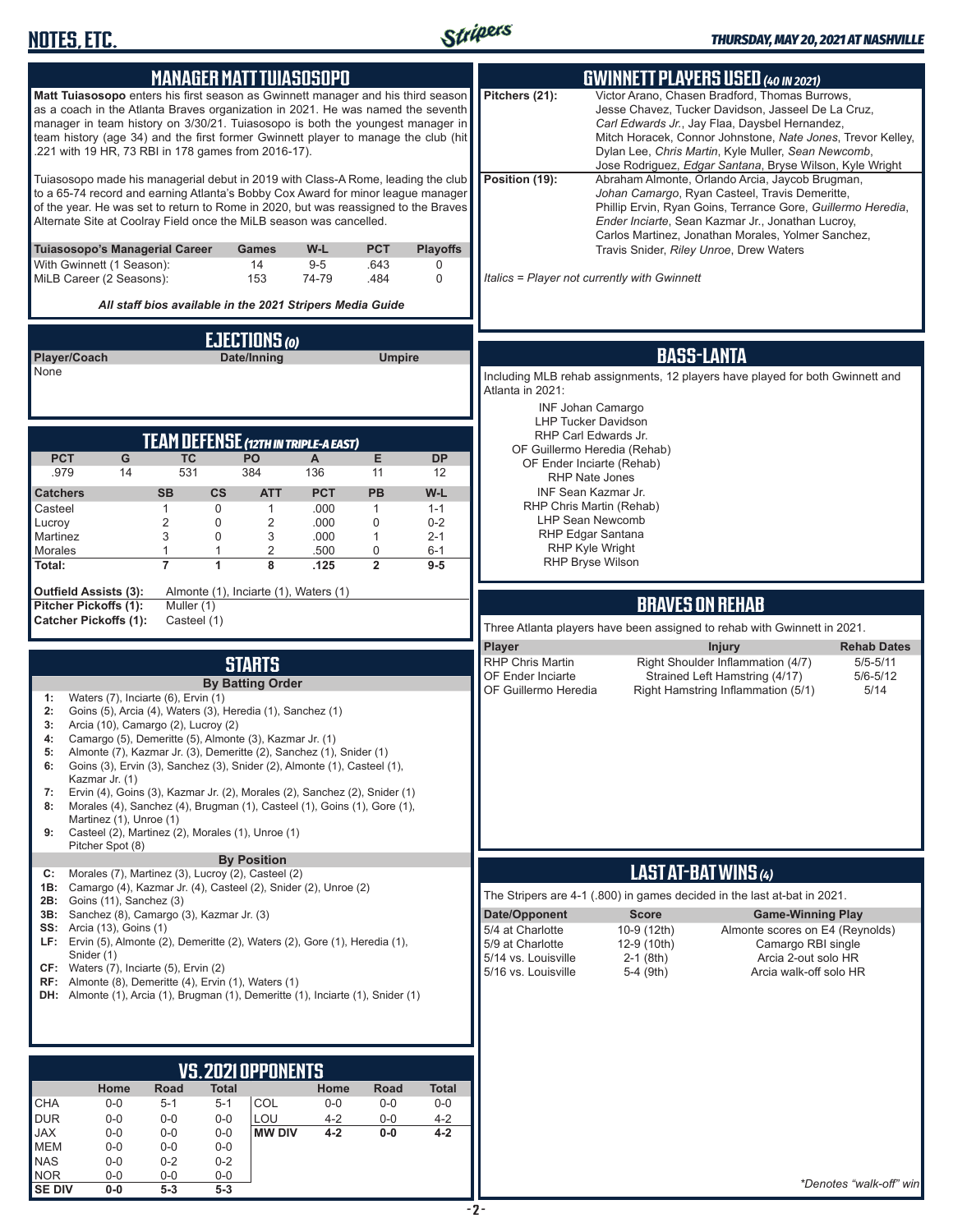# **STARTING PITCHER**



#### *THURSDAY, MAY 20, 2021 AT NASHVILLE*

# **53****JOSE RODRIGUEZ**

| B/T: | R/R | <b>BORN:</b> 8/29/95 in Bolivar, Venezuela (Age 25)                  |
|------|-----|----------------------------------------------------------------------|
| HT:  | հ-2 | <b>ACQUIRED:</b> Signed by the Atlanta Braves as a minor league free |
| WT:  | 175 | agent (4/21/21)                                                      |

*TONIGHT'S START:* Rodriguez makes his first start (2nd appearance) of the season in game three of this six-game series at Nashville. It will be his 20th career Triple-A appearance (3rd start), he is 3-3 with a 5.96 ERA (32 ER in 48.1 IP) and two saves between Salt Lake (LA Angels' Triple-A in 2019) and Gwinnett.

*2021 SEASON:* Rodriguez was signed by Atlanta as a minor league free agent on 4/21 ... Officially added to the Gwinnett roster on 5/13 ... Made his Stripers debut on 5/14 vs. Louisville (4.0 IP, 1 H, 1 HR, 1 BB, 3 SO, 46p/30s), pitching in relief of starter **Jasseel De La Cruz** ... His only run allowed on 5/14 came on a solo homer by Beau Taylor.

**2020 SEASON:** Was invited to MLB Spring Training for the second straight season with the Los Angeles Angels (1-0, 2.00 ERA, 2 ER in 9.0 IP, 1 BB, 10 SO) ... Spent most of the season at the Angels' Alternate Training Site ... Recalled by the Angels on 8/1 and pitched 1.2 innings (2 H, 0 R, 1 BB, 0 SO) in relief the next day vs. Houston ... Designated for assignment on 8/10 and outrighted back to the Alternate Training Site ... Elected free agency on 10/15.

*2019 SEASON:* Had his contract selected by the Angels on 7/27 and made his MLB debut, going 0-1 with a 2.75 ERA (6 ER in 19.2 IP) in nine games (1 start) ... Pitched 1.2 scoreless innings and struck out two in his debut on 7/27 vs. Baltimore ... Made his lone MLB start on 9/22 at Houston (loss, 2.0 IP, 4 H, 3 ER, 2 HR, 1 BB, 1 SO) ... Also pitched for Double-A Mobile and Triple-A Salt Lake, combining to go 3-3 with a 6.29 ERA (31 ER in 44.1 IP) and two saves in 18 games (2 starts).

*CAREER ACCOLADES:* **2017:** California League Midseason All-Star with Advanced-A Inland Empire 66ers (6-5, 4.70 ERA, 14 GS, 76.2 IP before All-Star break) ... **2016:** Midwest League Midseason All-Star with Class-A Burlington (3-3, 3.36 ERA, 13 GS, 64.1 IP, 52 SO before All-Star break).

|      | <b>RODRIGUEZ'S OVERALL STATS</b>                           |            |      |                           |  |    |     |      |      |  |  |  |  |  |  |
|------|------------------------------------------------------------|------------|------|---------------------------|--|----|-----|------|------|--|--|--|--|--|--|
| Year | <b>WHIP</b><br>W-L ERA G/GS HR BB SO<br>Team<br><b>BAA</b> |            |      |                           |  |    |     |      |      |  |  |  |  |  |  |
|      | 2021 Gwinnett (AAA)                                        | <u>ດ-ດ</u> | 2.25 | 1/0                       |  |    |     | .077 | 0.50 |  |  |  |  |  |  |
|      | MiLB Career:<br>MLB Career:                                |            |      | 33-39 4.72 147/105 42 179 |  |    | 551 | .285 | 1.44 |  |  |  |  |  |  |
|      |                                                            | በ-1        | 2.53 | 10/1 5                    |  | 12 | 13  | .238 | 1.45 |  |  |  |  |  |  |

|         | RODRIGUEZ'S 2021 SPLITS (WITH GWINNETT) |          |                |
|---------|-----------------------------------------|----------|----------------|
| l Home: | $0-0$ , 2.25 ERA (1G)                   | Vs. LHB: | .167 BAA. 1 HR |
| l Road: | $0-0, - -$ ERA (0G)                     | Vs. RHB: | .000 BAA. 0 HR |

|                | <b>RODRIGUEZ VS. NASHVILLE</b> |            |   |    |     |  |    |           |           |           |  |  |  |  |  |
|----------------|--------------------------------|------------|---|----|-----|--|----|-----------|-----------|-----------|--|--|--|--|--|
|                | W-L                            | <b>ERA</b> | G | GS | IP  |  | ER | <b>HR</b> | <b>BB</b> | <b>SO</b> |  |  |  |  |  |
|                | $0 - 0$                        | 0.00       |   |    | 2.0 |  |    |           |           |           |  |  |  |  |  |
| 2019:<br>2021: | $0 - 0$                        | 0.00       |   |    | 0.0 |  |    |           |           |           |  |  |  |  |  |
| Career:        | $0 - 0$                        | 0.00       |   |    | 2.0 |  |    |           | ว         |           |  |  |  |  |  |

|                   | <b>RODRIGUEZ'S HIGHS &amp; LOWS</b> |                                 |
|-------------------|-------------------------------------|---------------------------------|
|                   | <b>Season</b>                       | Career (MiLB and MLB)           |
| IP:<br>SO:<br>BB: | 4.0 (5/14 vs. LOU)                  | 8.0 (9/2/17, IE @ LAN)          |
|                   | 3 (5/14 vs. LOU)                    | 13 (8/11/17, IE vs. RC)         |
|                   | 1 (5/14 vs. LOU)                    | 5 (2x, last: 8/22/17, IE @ LAN) |
| H:<br>ER:         | 1 (5/14 vs. LOU)                    | 13 (6/10/18, MOB vs. JXN)       |
|                   | 1 (5/14 vs. LOU)                    | 9 (2x, last: 8/22/17, IE @ LAN) |
| Low-Hit CG:       |                                     | Never                           |
| Low-ER CG:        |                                     | Never                           |

|                     | <b>RODRIGUEZ AT THE PLATE</b>                                                                |   |  |  |  |  |  |  |  |  |  |  |  |  |  |
|---------------------|----------------------------------------------------------------------------------------------|---|--|--|--|--|--|--|--|--|--|--|--|--|--|
|                     | AVG.<br><b>HR</b><br>3B<br><b>BB</b><br><b>RBI</b><br><b>SO</b><br><b>AB</b><br>2B<br>н<br>R |   |  |  |  |  |  |  |  |  |  |  |  |  |  |
| 12021:              | .000                                                                                         |   |  |  |  |  |  |  |  |  |  |  |  |  |  |
| MiLB Career:        | .000                                                                                         | 4 |  |  |  |  |  |  |  |  |  |  |  |  |  |
| <b>IMLB Career:</b> | $---$                                                                                        |   |  |  |  |  |  |  |  |  |  |  |  |  |  |

|      | RODRIGUEZ'S 2021 STARTS (ALL LEVELS) |        |  |  |  |  |  |  |  |  |              |              |  |  |
|------|--------------------------------------|--------|--|--|--|--|--|--|--|--|--------------|--------------|--|--|
| Team | Date/Opp.                            | Result |  |  |  |  |  |  |  |  | Opp. Starter | Result Notes |  |  |
|      |                                      |        |  |  |  |  |  |  |  |  |              |              |  |  |
|      |                                      |        |  |  |  |  |  |  |  |  |              |              |  |  |
|      |                                      |        |  |  |  |  |  |  |  |  |              |              |  |  |
|      |                                      |        |  |  |  |  |  |  |  |  |              |              |  |  |
|      |                                      |        |  |  |  |  |  |  |  |  |              |              |  |  |
|      |                                      |        |  |  |  |  |  |  |  |  |              |              |  |  |
|      |                                      |        |  |  |  |  |  |  |  |  |              |              |  |  |
|      |                                      |        |  |  |  |  |  |  |  |  |              |              |  |  |
|      |                                      |        |  |  |  |  |  |  |  |  |              |              |  |  |
|      |                                      |        |  |  |  |  |  |  |  |  |              |              |  |  |
|      |                                      |        |  |  |  |  |  |  |  |  |              |              |  |  |
|      |                                      |        |  |  |  |  |  |  |  |  |              |              |  |  |
|      |                                      |        |  |  |  |  |  |  |  |  |              |              |  |  |
|      |                                      |        |  |  |  |  |  |  |  |  |              |              |  |  |
|      |                                      |        |  |  |  |  |  |  |  |  |              |              |  |  |
|      |                                      |        |  |  |  |  |  |  |  |  |              |              |  |  |
|      |                                      |        |  |  |  |  |  |  |  |  |              |              |  |  |
|      |                                      |        |  |  |  |  |  |  |  |  |              |              |  |  |
|      |                                      |        |  |  |  |  |  |  |  |  |              |              |  |  |
|      |                                      |        |  |  |  |  |  |  |  |  |              |              |  |  |
|      |                                      |        |  |  |  |  |  |  |  |  |              |              |  |  |
|      |                                      |        |  |  |  |  |  |  |  |  |              |              |  |  |
|      |                                      |        |  |  |  |  |  |  |  |  |              |              |  |  |
|      |                                      |        |  |  |  |  |  |  |  |  |              |              |  |  |
|      |                                      |        |  |  |  |  |  |  |  |  |              |              |  |  |
|      |                                      |        |  |  |  |  |  |  |  |  |              |              |  |  |

|                     | <b>STRIPERS STARTING PITCHERS</b>                                                                                      |            |    |    |                 |                       |                                                                        |  |  |  |  |  |  |  |  |
|---------------------|------------------------------------------------------------------------------------------------------------------------|------------|----|----|-----------------|-----------------------|------------------------------------------------------------------------|--|--|--|--|--|--|--|--|
| <b>Pitcher</b>      | W-L                                                                                                                    | <b>ERA</b> | GS | QS | <b>Team W-L</b> | <b>Run Support</b>    | <b>Last Gwinnett Start</b>                                             |  |  |  |  |  |  |  |  |
| Davidson, Tucker    | $2 - 0$                                                                                                                | 0.64       |    |    | $2 - 0$         | 8.00 RPG (16 Tot.)    | 5/12 vs. LOU (W, 2): 7.0 IP, 4 H, 0 R, 1 BB, 8 SO (97p/67s)            |  |  |  |  |  |  |  |  |
| De La Cruz, Jasseel | 5/19 at NAS (ND): 4.0 IP, 1 H, 0 R, 0 BB, 5 SO (53p/31s)<br>1.00 RPG (2 Tot.)<br>0.00<br>$0-0$<br>$1 - 1$              |            |    |    |                 |                       |                                                                        |  |  |  |  |  |  |  |  |
| Johnstone, Connor   | 5/13 vs. LOU (L, 1): 4.0 IP, 5 H, 5 R, 5 ER, 0 BB, 3 SO, 2 HR (63p/43s)<br>4.50 RPG (9 Tot.)<br>5.00<br>1-1<br>$1 - 1$ |            |    |    |                 |                       |                                                                        |  |  |  |  |  |  |  |  |
| Muller, Kyle        | $0-0$                                                                                                                  | 8.18       |    |    | $3-0$           | 3.00 RPG (9 Tot.)     | 5/15 vs. LOU (ND): 4.0 IP, 4 H, 1 R, 1 ER, 3 BB, 6 SO, 1 HR (83p/46s)  |  |  |  |  |  |  |  |  |
| Rodriguez, Jose     | $0-0$                                                                                                                  | $-1 - 1$   |    |    | $0-0$           | $0.00$ RPG $(0$ Tot.) | ---                                                                    |  |  |  |  |  |  |  |  |
| Wilson, Bryse       | $1 - 0$                                                                                                                | 3.27       |    |    | $2 - 0$         | 3.00 RPG (6 Tot.)     | 5/16 vs. LOU (ND): 6.0 IP, 10 H, 4 R, 4 ER, 0 BB, 3 SO, 2 HR (93p/63s) |  |  |  |  |  |  |  |  |
| Wright, Kyle        | $0 - 2$                                                                                                                | 6.75       |    |    | $0 - 3$         | 2.33 RPG (7 Tot.)     | 5/18 at NAS (ND): 4.2 IP, 7 H, 5 R, 5 ER, 2 BB, 4 SO, 1 HR (93p/53s)   |  |  |  |  |  |  |  |  |
| Total:              | 4-3                                                                                                                    | 4.19       | 14 |    | $9-5$           | 3.50 RPG (49 Tot.)    |                                                                        |  |  |  |  |  |  |  |  |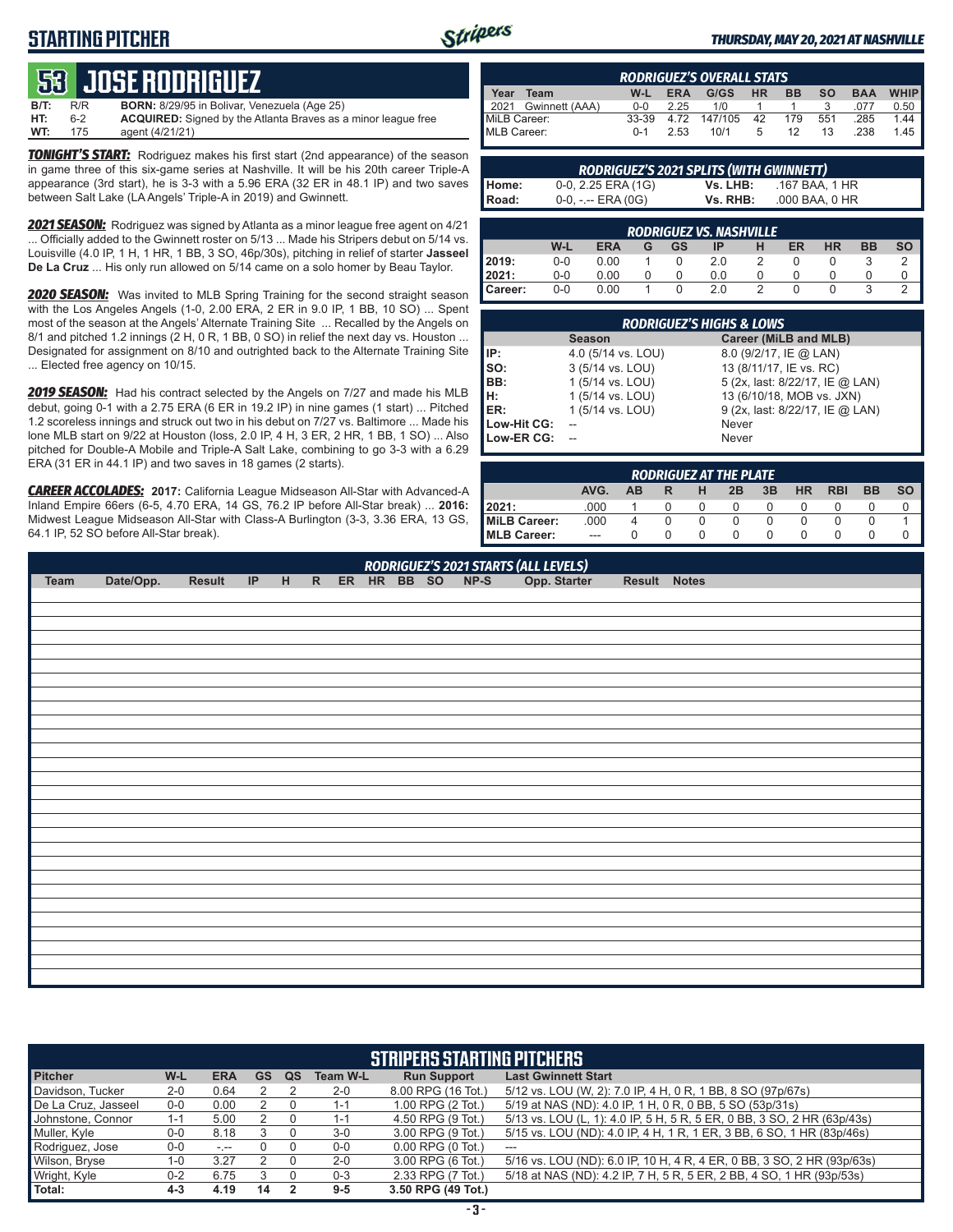

| <b>RELIEF SUMMARY (CURRENT STRIPERS ONLY)</b> |         |            |   |           |            |               |              |                                                                    |                         |  |  |  |  |
|-----------------------------------------------|---------|------------|---|-----------|------------|---------------|--------------|--------------------------------------------------------------------|-------------------------|--|--|--|--|
| <b>Pitcher</b>                                | W-L     | <b>ERA</b> | G | <b>GF</b> | <b>HLD</b> | <b>SV/OPP</b> | <b>IR/RS</b> | <b>Last Gwinnett Relief Outing</b>                                 | <b>Scoreless Streak</b> |  |  |  |  |
| Arano, Victor                                 | $0 - 1$ | 6.75       |   |           | 0          | 1/3           | 0/0          | 5/19 at NAS (L): 0.0 IP, 3 H, 3 R, 2 ER, 0 BB, 0 SO (8p/6s)        | 0G                      |  |  |  |  |
| Biddle, Jesse (L)                             | $0 - 0$ | سيرس       |   |           |            | 0/0           | 0/0          | $- - -$                                                            |                         |  |  |  |  |
| Bradford, Chasen                              | $1 - 0$ | 1.23       | 5 |           |            | 0/0           | 2/2          | 5/19 at NAS: 2.0 IP, 0 H, 0 R, 1 BB, 1 SO (24p/15s)                | 4G (7.0 IP)             |  |  |  |  |
| Burrows, Thomas (L)                           | $0 - 0$ | 1.69       |   |           |            | 0/0           | 3/0          | 5/16 vs. LOU: 0.1 IP, 0 H, 0 R, 0 BB, 0 So (5p/3s)                 | 1G (0.1 IP)             |  |  |  |  |
| Chavez, Jesse                                 | $0 - 0$ | 3.00       | 4 |           |            | 0/0           | 0/0          | 5/18 at NAS: 1.0 IP, 0 H, 0 R, 0 BB, 1 SO (15p/9s)                 | 1G (1.0 IP)             |  |  |  |  |
| De La Cruz. Jasseel                           | $0 - 0$ | 5.40       |   |           | 0          | 0/0           | 0/0          | 5/11 vs. LOU: 1.0 IP, 0 H, 0 R, 0 BB, 1 SO (9p/7s)                 | 1G (1.0 IP)             |  |  |  |  |
| Flaa, Jay                                     | $0 - 0$ | 0.00       |   |           |            | 0/0           | 0/0          | 5/16 vs. LOU: 0.2 IP, 1 H, 0 R, 2 BB, 0 SO (21p/9s)                | 2G (1.2 IP)             |  |  |  |  |
| Hernandez, Daysbel                            | $0 - 1$ | 15.00      | 4 | $\Omega$  |            | 0/1           | 1/0          | 5/18 at NAS: L, 0.2 IP, 3 H, 4 R, 4 ER, 1 BB, 1 SO, 1 HR (25p/15s) | 0G                      |  |  |  |  |
| Horacek, Mitch (L)                            | $1 - 0$ | 5.40       |   |           | 0          | 0/0           | 0/0          | 5/18 at NAS: 0.1 IP, 0 H, 0 R, 0 BB, 1 SO (6p/3s)                  | 2G (1.1 IP)             |  |  |  |  |
| Johnstone, Connor                             | $0 - 0$ | 0.00       |   |           |            | 0/0           | 5/3          | 5/18 at NAS: 1.1 IP, 0 H, 0 R, 0 BB, 1 SO (14p/11s)                | 2G (4.1 IP)             |  |  |  |  |
| Kelley, Trevor                                | $0 - 0$ | 0.00       |   |           | $\Omega$   | 0/1           | 1/1          | 5/19 at NAS: 1.1 IP, 3 H, 0 R, 0 BB, 1 SO (22p/14s)                | 3G (3.1 IP)             |  |  |  |  |
| Lee, Dylan (L)                                | $1 - 0$ | 2.35       |   |           |            | 0/0           | 0/0          | 5/19 at NAS: 1.2 IP, 3 H, 2 R, 2 ER, 0 BB, 3 SO (36p/26s)          | 0G                      |  |  |  |  |
| Rodriguez, Jose                               | $0 - 0$ | 2.25       |   |           | $\Omega$   | 0/0           | 0/0          | 5/14 vs. LOU: 4.0 IP, 1 H, 1 R, 1 ER, 1 BB, 3 SO, 1 HR (46p/30s)   | 0G                      |  |  |  |  |

|                        |         |            | <b>STRIPERS PITCHING BREAKDOWN</b>  |    |    |           |    |           |            |  |  |
|------------------------|---------|------------|-------------------------------------|----|----|-----------|----|-----------|------------|--|--|
|                        | W-L     | <b>ERA</b> |                                     |    | ER | <b>HR</b> | BB | <b>SO</b> | <b>BAA</b> |  |  |
| <b>Starters:</b>       | $4 - 3$ | 4 1 9      | 66.2                                | 34 | 31 | 10        | 21 |           | .254 I     |  |  |
| <b>Relievers:</b>      | $5-2$   | 3.52       | 611                                 | 29 | 24 | 6         | 19 | 73        | .206 I     |  |  |
| Total:                 | $9 - 5$ | 3.87       | 128.0                               | 63 | 55 | 16        | 40 | 144       | .232 l     |  |  |
| Saves/Opp: 1/6 (16.7%) |         |            | IR/Scored: 12/6 (50.0%)<br>Holds: 4 |    |    |           |    |           |            |  |  |

#### **VICTOR ARANO - RHP - #54**

- **• 2021:** Locked down Gwinnett's first save of the year on 5/14 vs. LOU (1.0 IP, 1 H).
- **• 2021 with Atlanta:** Recalled on 5/8, but did not pitch ... Optioned on 5/10. **• Spring Training:** 0-1, 34.71 ERA, .538 BAA, 1 SV in 3G with Atlanta.
- **• 2020:** Was a member of Philadelphia's 60-man player pool, but spent the entire year at the Alternate Site in Lehigh Valley ... DFA'd by the Phillies on 1/18.
- **• 2019:** Limited to just 6G with Triple-A Lehigh Valley (2-0, 0.00 ERA in 3G) and Philadelphia (1-0, 3.86 ERA in 3G) ... Was on injured list from 4/20-end of season (right elbow inflammation).
- **• Acquired:** Claimed off waivers from Philadelphia (1/22/21) ... Originally signed by the Los Angeles Dodgers as a non-drafted free agent (4/4/13).
- **• MLB Career:** 3-2, 2.65 ERA, .224 BAA, 3 SV in 73G with Philadelphia (2017-19).

#### **JESSE BIDDLE - LHP - #48**

- **• 2021 with ATL:** Had his contract selected on 4/17, pitched in 8G with the Braves (0-0, 8.44 ERA, 10 ER in 10.2 IP) ... DFA'd on 5/17, outrighted to Gwinnett on 5/19.
- **• Spring Training:** 0-0, 3.00 ERA, .257 BAA, 2 SV in 9G with Cincinnati ... Released on 3/26 after re-signing as MiLB FA on 12/11/20.
- **• 2020:** Opened the year at Cincinnati's Alternate Training Site ... Contract selected on 8/25 (0-0, 0.00 ERA, 0 ER in 0.2 IP in 1G) ... Placed on 10-day injured list on 8/29 (left shoulder impingement) and missed the remainder of the year.
- **• Acquired:** MiLB FA (4/2/21) ... Originally Philadelphia's 1st-round pick (27th overall) in 2010 out of Germantown Friends High School (Philadelphia, PA).
- **• MLB Career:** 6-2, 5.07 ERA, .261 BAA, 1 SV in 99G with ATL (2018-19, 2021), SEA (2019), TEX (2019), CIN (2020).

#### **CHASEN BRADFORD - RHP - #28**

- **• 2021:** Is 1-0 with a 0.00 ERA (0 R in 7.0 IP, 1 H, 1 BB, 5 SO) in last 4 appearances.
- **• Spring Training:** Did not pitch in Atlanta's MLB camp.
- **• 2020:** Re-signed by Seattle to an MiLB deal on 1/15, but was not included on the Mariners' 60-man player pool ... Did not play.
- **• 2019:** Split time between Seattle (0-0, 4.86 ERA, 1 SV in 12G) and Triple-A Tacoma (0-0, 6.75 ERA, 1 SV in 5G).
- **• Acquired:** MiLB FA (3/15/21) ... Originally the New York Mets' 35th round pick in 2011 out of the University of Central Florida.
- **• MLB Career:** 7-0, 3.89 ERA, .253 BAA, 1 SV in 86G with NYM, SEA (2017-19).

# **THOMAS BURROWS - LHP - #49**

- **• MLB.com Prospect Rankings:** #22 (Braves Top 30).
- **• Spring Training:** 0-1, 6.75 ERA, .222 BAA, 0 SV in 4G with Atlanta.
- **• 2020:** Was an NRI to Spring Training, but not included on 60-man player pool.
- **• 2019:** Went 2-4 with a 4.42 ERA, .221 BAA, and 7 saves (7-for-9) in 43G between Double-A Mississippi and Gwinnett ... Stranded 16 of 17 inherited runners with the Stripers (94.1%) ... Won Atlanta's Bill Lucas Award for community service.
- **• Acquired:** Via trade with Seattle (1/11/17) ... Originally the Mariners' 4th-round pick in 2016 out of the University of Alabama.

### **JESSE CHAVEZ - RHP - #40:**

- **• Spring Training:** 0-0, 14.54 ERA, .429 BAA, 0 SV in 5G with the Los Angeles Angels ... Released on 3/25.
- **• 2020:** Logged 18G with Texas, going 0-0 with a 6.88 ERA and .303 BAA.
- **• 2019:** In 48G (9 starts) with Texas, went 3-5 with a 4.85 ERA, .267 BAA, and 1 save.
- **• Acquired:** MiLB FA (4/17/21) ... Originally Texas's 42nd round pick in 2002 out of Riverside Community College (Riverside, CA).
- **• MLB Career:** 41-58, 4.52 ERA, .266 BAA, 8 SV in 481G with PIT, ATL, KC, TOR, OAK, LAD, LAA, TEX, CHC (2008-20) ... Made his lone MLB Postseason appearance with the Cubs in 2018 NL Wild Card Game (1.0 IP, 1 H, 0 R, 0 SO).

#### **JAY FLAA - RHP - #45:**

- **• 2021 with BAL:** Contract selected by Baltimore on 4/26 and made his MLB debut on 4/27 vs. the NY Yankees (1.1 IP, 2 BB, 1 SO, struck out Aaron Judge) ... Optioned on 4/28, appeared in 1G with Triple-A Norfolk (0-0, 16.20) ... DFA'd on 5/8.
- **• Spring Training:** 0-0, 3.38 ERA, .200 BAA, 0 SV in 3G with Baltimore.
- **• 2020:** Was not on Baltimore's 60-man player pool, did not play.
- **• 2019:** Went 2-5 with a 4.69 ERA, .256 BAA, and 5 SV in 40G (3 starts) between Double-A Bowie and Norfolk (2-3, 5.24 ERA, 4 SV in 29G during Triple-A debut).
- **• Acquired:** Claimed off waivers from Baltimore (5/11/21) ... Originally the Orioles' 6th-round pick in 2015 out of North Dakota State University (Fargo, ND).
- **• MLB Career:** 0-0, 0.00 ERA, .000 BAA, 0 SV in 1G with Baltimore (2021).

### **DAYSBEL HERNANDEZ - RHP - #36**

- **• MLB.com Prospect Ranks:** #17 (Braves Top 30).
- **• Spring Training:** 0-0, 9.00 ERA, .353 BAA, 0 SV in 6G with Atlanta.
- **• 2020:** Was not on the Braves' 60-man player pool ... Participated in Atlanta's Instructional League at Coolray Field in October.
- **• 2019:** Spent the entire season with Advanced-A Florida, going 5-2 with a 1.71 ERA, .184 BAA, and 7 SV (7-for-10) in 35G ... Named an MiLB.com Braves Org. All-Star.
- **• Acquired:** NDFA (9/13/17) out of Sandino, Cuba.

### **MITCH HORACEK - LHP - #59**

- **• Spring Training:** Did not pitch in Atlanta's MLB camp.
- **• 2020:** Signed with Minnesota, but was not on the Twins' 60-man player pool. **• 2019:** Pitched for both Double-A Hartford (4-0, 2.48 ERA in 34G) and Triple-A
- Albuquerque (1-1, 18.75 ERA in 12G) in the Colorado Rockies organization. **• Acquired:** MiLB FA (3/25/21) ... Originally Baltimore's 9th-round pick in 2013 out of Dartmouth College (Hanover, NH).

## **CONNOR JOHNSTONE - RHP - #51**

- **• Leaderboard:** Entering 5/20, ranks among Triple-A East top 10 in WHIP (2nd, 0.53) and BAA (7th, .156).
- **• 2021:** Threw 8.0 scoreless innings over his first 2 outings with Gwinnett, including a 5.0-inning spot start (win, 1 H, 0 BB, 5 SO) on 5/8 at Charlotte.
- **• Spring Training:** 0-1, 4.76 ERA, .273 BAA, 1 SV in 6G with Atlanta.
- **• 2020:** Was an NRI to Braves Spring Training, but not on 60-man player pool.
- **• 2019:** With Double-A Mississippi and Gwinnett, went 7-4 with a 4.24 ERA, .296 BAA, and 1 SV in 35G (7 starts) ... His 7 wins ranked T-8th among Braves farmhands.
- **• Acquired:** Braves 21st-round pick in 2017 out of Wake Forest University.

### **TREVOR KELLEY - RHP - #43**

- **• Spring Training:** Did not pitch in Chicago Cubs' MLB camp ... Released on 4/23.
- **• 2020:** Pitched in 4G with Philadelphia, going 0-0 with a 10.80 ERA ... Outrighted on 8/14 and spent the rest of the season at the Phillies Alternate Site.
- **• 2019:** In 52G with Triple-A Pawtucket, went 5-5 with a 1.79 ERA, .216 BAA, and 12 SV ... Was an International League Midseason and Postseason All-Star and a *Baseball America* Triple-A All-Star ... Led IL in appearances and was T-1st in saves ... Made MLB debut on 7/2 at Toronto and logged 10G with Boston (0-3, 8.64 ERA).
- **• Acquired:** MiLB FA (4/28/21) ... Originally Boston's 36th-round pick in 2015 out of the University of North Carolina at Chapel Hill.
- **• MLB Career:** 0-3, 9.26 ERA, .347 BAA, 0 SV in 14G with BOS (2019), PHI (2020).

#### **DYLAN LEE - LHP - #58**

- **• 2021:** Earned the win in his Stripers' debut on 5/4 at Charlotte (2.0 IP, 1 H, 1 R, 0 ER, 0 BB, 3 SO in 10-9 win in 12 innings).
- **• Spring Training:** 0-0, 0.00 ERA, 0 SV in 2G with Miami ... Released on 3/29.
- **• 2020:** Was a non-roster invite to Marlins Spring Training, but was not on Miami's 60-man player pool ... Did not play.
- **• 2019:** Logged 45G between Double-A Jacksonville (0-3, 1.91 ERA, .176 BAA, 13 SV in 32G) and Triple-A New Orleans (1-3, 4.71 ERA, .329 BAA, 0 SV in 13G).
- **• Acquired:** MiLB FA (4/15/21) ... Originally Miami's 10th-round pick in 2016 out of Cal State Fresno (Fresno, CA).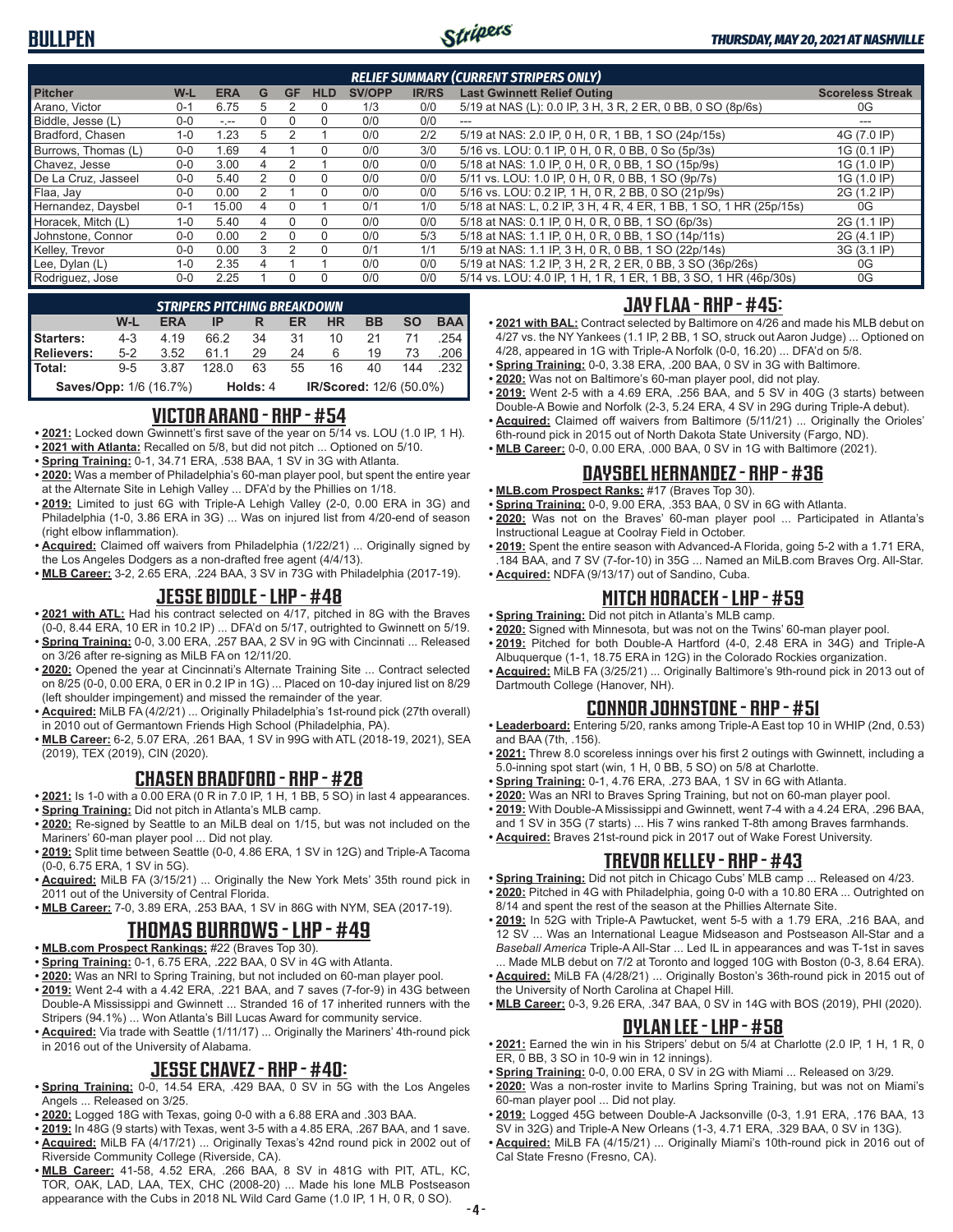| <b>OFFENSE</b>  |                                                                         | Stripers                                              |  |  |                               |  |      | <b>THURSDAY, MAY 20, 2021 AT NASHVILLE</b> |                    |
|-----------------|-------------------------------------------------------------------------|-------------------------------------------------------|--|--|-------------------------------|--|------|--------------------------------------------|--------------------|
| TOTAL:          | 272, 24 HR, 860 OPS RISP:                                               | 7 299, 4 HR, 846 OPS RUNS/INNING: 1 2 3 4 5 6 7 8 9 X |  |  |                               |  |      |                                            | $\blacksquare$ TOT |
| Vs. LHP:        | 280, 11 HR, 908 OPS RISP/20: 230, 1 HR, 640 OPS Stripers:               |                                                       |  |  | 14  6  6  8  8  9  11  18  12 |  |      |                                            | $100$              |
| <b>Vs. RHP:</b> | 267, 13 HR, 835 OPS <b>LOADED:</b> 217, 1 HR, 675 OPS <b>Opponents:</b> |                                                       |  |  | 9 5 8 10 4                    |  | 10 7 |                                            | 63                 |

|            |                |    |              |           |                |                |                | <b>HOME RUNS</b>       |                                               |                | <b>MULTI-GAMES</b> |           |
|------------|----------------|----|--------------|-----------|----------------|----------------|----------------|------------------------|-----------------------------------------------|----------------|--------------------|-----------|
| Player     | 1 <sub>R</sub> | 2R | 3R           | <b>GS</b> | Tot.           |                |                | Off LH Off RH Team W-L | <b>Last HR with Gwinnett</b>                  | Hit            | <b>RBI</b>         | <b>HR</b> |
| Almonte    | $\Omega$       |    | 0            |           |                | $\Omega$       |                | $1 - 0$                | 5/7/21 at CLT, GS (RH Felix Paulino)          | 4              | 3                  | O         |
| Arcia      | 6              |    | 0            | 0         |                | 4              | 3              | $4 - 1$                | 5/16/21 vs. LOU, 1R/Walk-Off (RH Shane Carle) | $\overline{7}$ | 3                  |           |
| Brugman    | $\Omega$       |    | 0            | 0         |                | $\Omega$       | $\Omega$       | $0 - 0$                |                                               | $\Omega$       | 0                  | $\Omega$  |
| Camargo    | 2              |    |              |           | 3              | 3              | $\Omega$       | $1 - 1$                | 5/8/21 at CLT, 1R (LH Nik Turley), 2nd of GM  | $\overline{2}$ | $\overline{2}$     |           |
| Casteel    | $\Omega$       |    |              |           |                | $\Omega$       |                | $1 - 0$                | 5/16/21 vs. LOU, 2R (RH Ashton Goudeau)       | 3              | $\overline{2}$     | $\Omega$  |
| Demeritte  | 2              | 2  | 0            | 0         | 4              | $\overline{2}$ | 2              | $4 - 0$                | 5/12/21 vs. LOU, 1R (RH Tim Adleman)          | 3              | $\overline{2}$     | $\Omega$  |
| Ervin      | 0              |    | 0            | 0         |                | $\Omega$       | $\Omega$       | $0 - 0$                |                                               | 2              |                    | $\Omega$  |
| Goins      |                |    | 0            | 0         |                |                | $\Omega$       | $1 - 0$                | 5/4/21 at CLT, 1R (LH Kyle Kubat)             | 5              | $\overline{2}$     | $\Omega$  |
| Gore       | U              |    | 0            |           |                | 0              | $\Omega$       | $0 - 0$                |                                               |                | $\Omega$           | $\Omega$  |
| Heredia    | $\Omega$       |    | 0            |           |                | 0              | $\Omega$       | $0 - 0$                | ---                                           | $\mathbf 0$    | 0                  | 0         |
| Inciarte   | $\Omega$       |    | 0            |           |                | $\Omega$       | $\Omega$       | $0 - 0$                |                                               | $\Omega$       | $\Omega$           | $\Omega$  |
| Kazmar Jr. |                |    | 0            |           | $\overline{2}$ | $\Omega$       | $\overline{2}$ | $0 - 2$                | 5/18/21 at NAS, 1R (RH Patrick Weigel)        | $\overline{2}$ | $\overline{2}$     | $\Omega$  |
| Lucroy     | U              |    |              |           |                | $\Omega$       | $\Omega$       | $0 - 0$                |                                               | $\Omega$       | $\Omega$           | $\Omega$  |
| Martinez   | $\Omega$       |    | 0            | 0         | ۵              | 0              | $\Omega$       | $0 - 0$                |                                               | $\overline{2}$ |                    | $\Omega$  |
| Morales    | 0              |    |              | 0         |                | $\Omega$       |                | $1 - 0$                | 5/7/21 at CLT, 3R (RH Joe De Carlo)           |                |                    | $\Omega$  |
| Sanchez    | $\Omega$       |    | 0            | 0         |                | $\Omega$       | $\Omega$       | $0 - 0$                |                                               | $\overline{2}$ |                    | $\Omega$  |
| Snider     |                | U  | 0            |           |                | $\Omega$       | и              | $1 - 0$                | 5/7/21 at CLT, 1R (RH Felix Paulino)          | $\Omega$       | $\Omega$           | $\Omega$  |
| Unroe      | $\Omega$       |    | 0            | 0         | 0              | $\Omega$       | $\Omega$       | $0 - 0$                | 7/19/19 vs. ROC, 1R (RH Drew Hutchison)       | $\Omega$       | 0                  | $\Omega$  |
| Waters     | 2              |    |              |           | 3              | 2              |                | $0 - 2$                | 5/19/21 at NAS, 1R/Leadoff (LH Wade LeBlanc)  | 4              | 2                  |           |
| Total:     | 15             | 6. | $\mathbf{2}$ |           | 24             |                |                |                        |                                               |                |                    |           |

|                                                                  | <b>HOME RUN VARIANTS</b>                     | <b>PINCH HITTERS</b> |       |                     |          |                                        |              |           |            |  |  |  |
|------------------------------------------------------------------|----------------------------------------------|----------------------|-------|---------------------|----------|----------------------------------------|--------------|-----------|------------|--|--|--|
| Back-to-Back Homers (1x):                                        |                                              | Player               | AVG.  | <b>AB</b>           | н        | 2B                                     | 3B           | <b>HR</b> | <b>RBI</b> |  |  |  |
| Almonte (GS) / Snider, 5/7 at CLT (1st Inning)                   |                                              | Almonte              | 1.000 |                     |          | 0                                      | $\Omega$     | 0         | 2          |  |  |  |
|                                                                  |                                              | Casteel              | .000  | 3                   | $\Omega$ | 0                                      | 0            | 0         | $\Omega$   |  |  |  |
| Back-to-Back-to-Back Homers (1x):                                |                                              | Demeritte            | .667  | 4                   | 2        |                                        | $\Omega$     |           |            |  |  |  |
| Arcia (2R) / Camargo / Demeritte, 5/8 at CLT (6th Inning)        |                                              | Ervin                | .500  | 2                   |          | 0                                      | $\Omega$     | $\Omega$  |            |  |  |  |
| Pinch Hit Homers (1x):                                           |                                              | Gore                 | .500  | 2                   |          | 0                                      | $\Omega$     | $\Omega$  | 0          |  |  |  |
| Demeritte, 5/12 vs. LOU (7th Inning)                             |                                              | Sanchez              | .000  |                     | $\Omega$ | 0                                      | $\Omega$     | $\Omega$  | 0          |  |  |  |
|                                                                  |                                              | Snider               | .000  | 3                   | $\Omega$ | 0                                      | $\Omega$     | $\Omega$  | $\Omega$   |  |  |  |
| Leadoff (Game) Homers (1x):                                      |                                              | Unroe                | .000  | 4                   | $\Omega$ | 0                                      | $\Omega$     | $\Omega$  | $\Omega$   |  |  |  |
| Waters, $5/19$ @ NAS                                             |                                              | Totals:              | .250  | 20                  | 5        |                                        | $\mathbf{0}$ |           | 4          |  |  |  |
| Walk-Off Homers (1x):<br>Arcia (Solo), 5/16 vs. LOU (9th Inning) |                                              |                      |       |                     |          |                                        |              |           |            |  |  |  |
|                                                                  | <b>HITTING STREAKS (10-PLUS GAMES)</b>       |                      |       |                     |          | <b>ON-BASE STREAKS (20-PLUS GAMES)</b> |              |           |            |  |  |  |
| Player<br>Length/Dates                                           | <b>Stats</b>                                 | Player               |       | <b>Length/Dates</b> |          |                                        | <b>Stats</b> |           |            |  |  |  |
| Arcia<br>13G (5/4-5/18)                                          | .393 (22-56), 4 2B, 7 HR, 17 R, 12 RBI, 2 SB |                      |       |                     |          |                                        |              |           |            |  |  |  |

| <b>BATTER'S BOX (CURRENT STRIPERS ONLY)</b> |                                     |                          |                          |                                         |
|---------------------------------------------|-------------------------------------|--------------------------|--------------------------|-----------------------------------------|
| <b>Player</b>                               | <b>Season with GWN</b>              | 5/19 at NAS              | <b>Active Hit Streak</b> | <b>Road Trip</b>                        |
| Almonte, Abraham                            | .375, 1 HR, 13 RBI, 3 SB, 1.044 OPS | 2-3. RBI                 | 5G (Since 5/13)          | .375 (3-8), 2B, 2 RBI                   |
| Arcia, Orlando                              | .361, 7 HR, 12 RBI, 2 SB, 1.199 OPS | $0 - 5$                  | $-1G$                    | $.222$ (2-9), 2B, 2R, SB                |
| Brugman, Jaycob (IL)                        | .000, 0 HR, 0 RBI, 0 SB, .000 OPS   | <b>DNP</b>               | $-1G$                    |                                         |
| Casteel, Ryan                               | .381, 1 HR, 7 RBI, 0 SB, 1,099 OPS  | $0 - 1$                  | $-1G$                    | $.400(2-5)$ , R, RBI                    |
| Demeritte, Travis                           | .333, 4 HR, 10 RBI, 1 SB, 1,247 OPS | $0 - 1$                  | $-2G$                    | $.000(0-2)$                             |
| Ervin, Phillip                              | .250, 0 HR, 4 RBI, 2 SB, .710 OPS   | 0-4, R, SB               | $-1G$                    | .286 (2-7), 2B, R, SB                   |
| Goins, Ryan                                 | .271, 1 HR, 8 RBI, 0 SB, .777 OPS   | 2-4, 3B, R, RBI          | 3G (Since 5/15)          | $.333(3-9)$ , 3B, R, RBI                |
| Gore, Terrance                              | .286, 0 HR, 0 RBI, 3 SB, .661 OPS   | <b>DNP</b>               | $-2G$                    | $.000(0-0), 2SB$                        |
| Kazmar Jr., Sean                            | .292, 2 HR, 6 RBI, 0 SB, .950 OPS   | $0 - 4$                  | $-1G$                    | .222 (2-9), HR, R, 2 RBI                |
| Lucroy, Jonathan                            | .125, 0 HR, 1 RBI, 0 SB, .347 OPS   | $0 - 3$                  | $-1G$                    | $.125(1-8)$ , R, RBI                    |
| Martinez, Carlos                            | .333, 0 HR, 3 RBI, 0 SB, .733 OPS   | <b>DNP</b>               | 3G (Since 5/4)           | ---                                     |
| Morales, Jonathan                           | .148, 1 HR, 5 RBI, 0 SB, .444 OPS   | $0 - 2$                  | $-1G$                    | $.000(0-2)$                             |
| Sanchez, Yolmer                             | .174.0 HR.4 RBI.0 SB. .501 OPS      | $0 - 2$                  | $-3G$                    | $.000(0-2)$                             |
| Snider, Travis                              | .154. 1 HR. 2 RBI. 0 SB. .962 OPS   | $0 - 1$                  | -4G                      | $.000(0-2)$                             |
| Waters, Drew                                | .326, 3 HR, 7 RBI, 5 SB, 1.013 OPS  | 4-5, 2B, HR, 2 RBI, 2 SB | 4G (Since 5/15)          | .700 (7-10), 2B, 3 HR, 5 R, 5 RBI, 2 SB |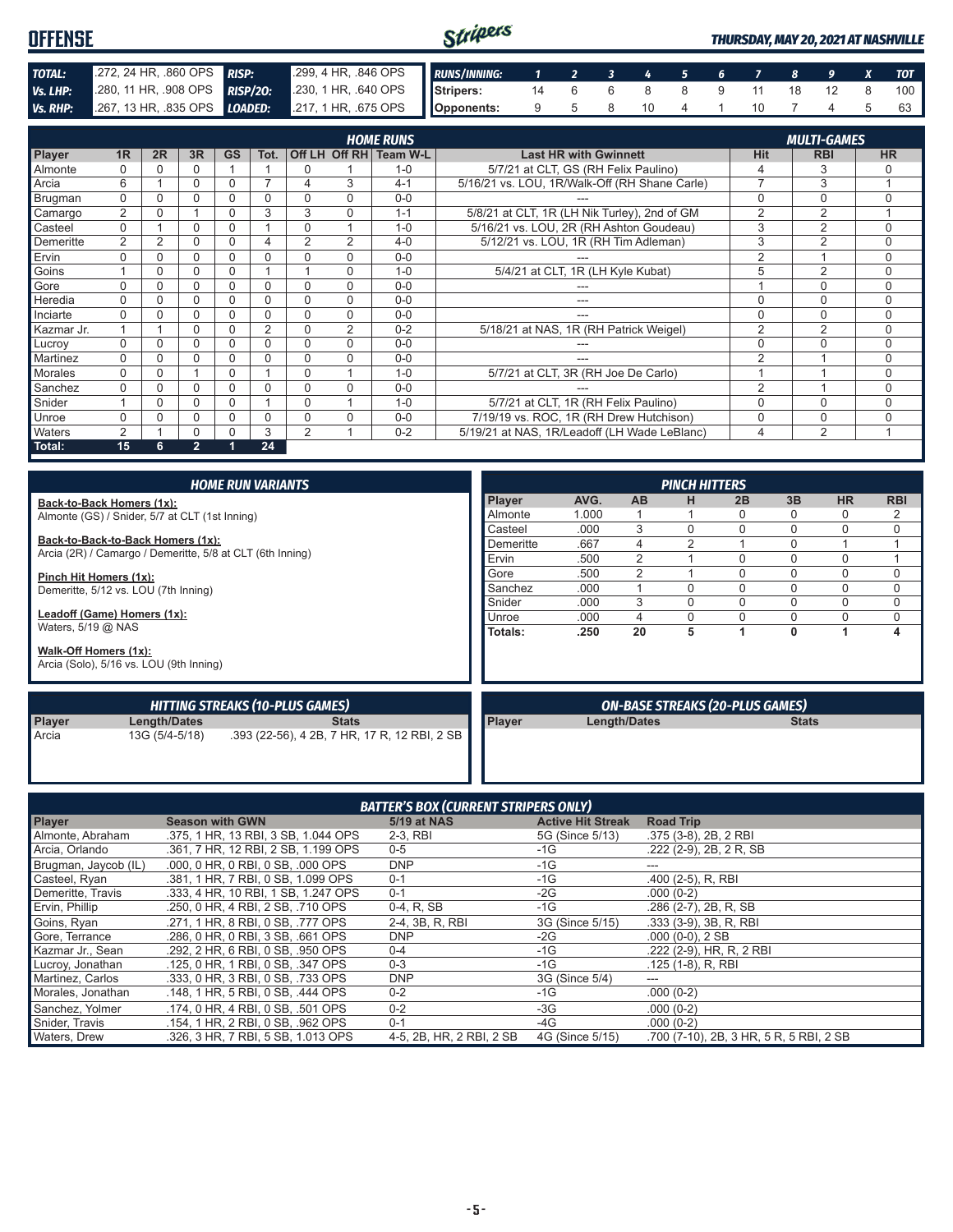## **ABRAHAM ALMONTE - OF - #7**

- **• Leaderboard:** Entering 5/20, ranks among Triple-A East top 10 in OBP (3rd, .519), BB (T-4th, 12), AVG (5th, .375), RBI (T-6th, 13), and R (T-7th, 11).
- **• 2021:** Plated the go-ahead RBI with a 12th-inning double on 5/4 at CLT, scored eventual decisive run on an error (won 10-9) ... Set a new single-game career high with 6 RBI on 5/7 at CLT (3-for-5, grand slam, 4 R).
- **• Spring Training:** .156, 3 2B, 1 3B, 3 R, 1 RBI, 1 SB, .595 OPS in 17G with Atlanta.
- **• 2020:** Played 7G with San Diego, batting .091 (1-for-11, 1 SB). **• Acquired:** MLB FA (10/30/20) ... Outrighted to the Braves Alternate Site on 3/26 ...
- Originally signed by the New York Yankees as a NDFA (7/2/05). **• MLB Career:** .237, 58 2B, 13 3B, 18 HR, 97 RBI, 25 SB in 376G with SEA, SD, CLE, KC, and ARI (2013-20).

#### **ORLANDO ARCIA - SS - #13**

- **• Leaderboard:** Entering 5/20, leads all of Triple-A in HR (7), XBH (11), and R (17) ... Also ranks among Triple-A East top 10 in TB (2nd, 47), H (3rd, 22), SLG (4th, .770), and OPS (5th, 1.199).
- **• 2021:** Hit safely in each of his first 13G with Gwinnett from 5/4-5/18 (.393, 7 HR, 17 R, 12 RBI, 2 SB, 1.301 OPS) ... On 5/9 at CLT, tied GWN's single-game homer record with 3 solo blasts (3-for-4, 4 R, 4 RBI) ... Launched a game-winning solo HR (#6) in the 8th on 5/14 vs. LOU ... Blasted a walk-off solo HR (#7) in the 9th on 5/16 vs. LOU.
- **• 2021 in MLB:** Was on Milwaukee's Opening Day roster and batted .091 (1-for-11, 1 RBI) in 4G before being traded to Atlanta on 4/6 (sent to Alternate Training Site).
- **• Spring Training:** .191, 4 2B, 4 R, 6 RBI, .517 OPS in 19G with Milwaukee.
- **• 2020:** Spent 59 games with the Brewers, batting .260 (10 2B, 1 3B, 5 HR, 22 R, 20 RBI, 2 SB) ... Played in 2 Postseason games (.143, 1-for-7, 1 HR, 2 RBI).
- **• Acquired:** Via trade with Milwaukee in exchange for RHP Chad Sobotka and RHP Patrick Weigel (4/6/21) ... Originally signed by Milwaukee as a NDFA (10/22/10).
- **• MLB Career:** .244, 69 2B, 7 3B, 42 HR, 180 RBI, 39 SB in 542G with Milwaukee (2016-21) ... Played in the Postseason from 2018-20 (.295, 4 HR, 6 RBI in 13G).

### **RYAN CASTEEL - C/1B - #9**

- **• 2021:** Has 6 RBI in his last 4G, including 5/15 vs. LOU (1-for-2, GW 3-run double, 3 RBI) and 5/16 vs. LOU (1-for-3, HR, 2 RBI).
- **• Spring Training:** Did not play in Atlanta's MLB camp.
- **• 2020:** Was not on the Braves' 60-man player pool, did not play.
- **• 2019:** Played 118G with Double-A Mississippi, batting .263 (21 2B, 2 3B, 21 HR, 73 RBI, .811 OPS) ... Ranked 2nd in the Southern League in homers and RBI, 3rd in slugging (.477) ... Was his 2nd career 20-homer season (hit 22 in 2013).
- **• Acquired:** MiLB FA (3/14/21) ... Originally Colorado's 17th-round pick in 2010 out of Cleveland State Community College (Cleveland, TN).

## **TRAVIS DEMERITTE - OF - #12**

- **• Leaderboard:** Entering 5/20, ranks among Triple-A East top 10 in SLG (2nd, .806), OPS (3rd, 1.247), 2B (T-3rd, 5), XBH (T-3rd, 9), and HR (T-6th, 4).
- **• 2021:** Outrighted to Gwinnett on 2/21 and signed to a MiLB contract ... On 5/4 at CLT, tallied 5 RBI (3-for-6, HR) to set a GWN Opening Night record ... Homered in 3 straight games (#2-4) from 5/8-5/12, batting .400 (4-for-10, 4 RBI).
- **• Spring Training:** .133, 0 HR, 3 RBI, 1 SB, .467 OPS in 14G with Atlanta.
- **• 2020:** Hit .172 with 1 2B, 4 RBI in 18G with Detroit ... DFA'd on 2/5/21.
- **• 2019:** Made his Triple-A debut with Gwinnett and was an IL All-Star (.286, 20 HR, 73 RBI, .944 OPS in 96G) ... Has 1 of the 9 20-HR seasons in GWN history ... Traded to Detroit on 7/31, made his MLB debut (.225, 3 HR, 10 RBI in 48G).
- **• Acquired:** Off Waivers from Detroit (2/12/21) ... Originally Texas' 1st-round pick (30th overall) in 2013 out of Winder-Barrow High School (Winder, GA).
- **• MLB Career:** .217, 8 2B, 2 3B, 3 HR, 14 RBI, 3 SB with Detroit (2019-20).

#### **PHILLIP ERVIN - OF - #18**

- **• Leaderboard:** Entering 5/20, ranks among Triple-A East top 10 in BB (T-8th, 10).
- **• 2021:** DFA'd on 3/28, outrighted to the Braves Alternate Site on 4/3.
- **• Spring Training:** .276, 0 HR, 2 RBI, 1 SB, .647 OPS in 18G with Atlanta.
- **• 2020:** Between Cincinnati and Seattle, hit .149 with 3 2B, 4 RBI, 1 SB in 37G ... DFA'd by the Reds (8/28), Mariners (12/16), and Chicago Cubs (2/20/21).
- **• Acquired:** Off waivers from the Chicago Cubs (2/22/21) ... Originally Cincinnati's 1st-round pick (27th overall) in 2013 out of Samford University (Homewood, AL).
- **• MLB Career:** .247, 26 2B, 8 3B, 17 HR, 68 RBI, 15 SB in 237G with CIN, SEA (2017-20) ... Talled 7 of his 8 career triples in 2019 (ranked 7th in NL).

#### **RYAN GOINS - INF - #8**

- **• 2021:** Hit Gwinnett's first homer of the season on 5/4 at CLT (opposite field, solo) ... Set season highs for hits (3-for-4) and RBI (3) on 5/12 vs. LOU.
- **• Spring Training:** .391, 2 2B, 0 HR, 5 RBI, 0 SB, .960 OPS in 16G with Atlanta.
- **• 2020:** Played in 14G with the Chicago White Sox, batting .000 (0-for-9, 4 R) ...
- Spent most of the year at the Alternate Site in Schaumburg, IL. **• Acquired:** MiLB FA (2/25/21) ... Originally Toronto's 4th-round pick in 2009 out of Dallas Baptist University (Dallas, TX).
- **• MLB Career:** .228, 71 2B, 12 3B, 22 HR, 158 RBI in 555G with TOR, KC, CWS (2013-20) ... Played for TOR in 2015, 2016 Postseason (.146, 1 HR, 5 RBI in 14G).

#### **TERRANCE GORE - OF - #5**

- **• 2021:** Is 3-for-3 in stolen base attempts over 5G with Gwinnett ... Stole 2nd and 3rd base as a pinch runner on 5/18 at NAS.
	- **• Spring Training:** Did not play in Atlanta's MLB camp.
	- **• 2020:** Logged 2G in his lone season with the Los Angeles Dodgers (0 PA).
	- **• 2019:** With Kansas City, hit .275 (2 2B, 1 3B, 13 R, 1 RBI, 13 SB) in 37G ... All numbers were career highs (has just 1 hit in 19 plate appearances in his other 6 MLB seasons).
	- **• Acquired:** MiLB FA (2/18/21) ... Originally Kansas City's 20th-round pick in 2011 out of Gulf Coast Community College (Panama City, FL).
	- **• MLB Career:** .224, 2 2B, 1 3B, 0 HR, 1 RBI, 40 SB in 102G with KC, CHC, LAD (2014-20) ... Played in the Postseason with KC (2014-15) and CHC (2018), going 0-for-2 with 3 R, 5 SB ... Won World Series with the Royals in 2015.

### **SEAN KAZMAR JR. - INF - #4**

- **• Gwinnett Career:** Batting .269 (627-for-2334, 128 2B, 12 3B, 39 HR, 285 R, 276 RBI, 23 SB) in 674 games over 8 seasons ... Leads Gwinnett in career G, AB, H, TB (896), 2B, R, RBI ... Ranks 2nd in career 3B (12) ... Ranks 4th in career HR (39).
- **• 600 Club:** His 627 hits are 4th-most in Richmond/Gwinnett history (Larry Whisenton leads with 657 hits) ... Is one of 5 players in RICH/GWN history with 600 hits.
- **• 2021 with Atlanta:** Contract selected on 4/17, has spent 2 stints with Atlanta (4/17- 4/23, 5/4-5/7), going 0-for-2 ... Pinch hit on 4/17 at the Chicago Cubs, marking his first MLB appearance in 4,589 days since 9/23/08 with San Diego ... The last player with a bigger gap between MLB appearances was Ralph Winegarner (13 years, 14 days between 6/23/36 with CLE and 7/7/49 with STL).
- **• Spring Training:** .409, 3 HR, 9 RBI, 0 SB, 1.415 OPS in 25G with Atlanta.
- **• 2020:** Was an NRI to Braves Spring Training, but not on 60-man player pool.
- **• Acquired:** MiLB FA (12/7/20) ... Originally San Diego's 5th-round pick in 2004 out of the College of Southern Nevada.
- **• MLB Career:** .195, 1 2B, 0 3B, 0 HR, 2 RBI in 22G with San Diego (2008) and Atlanta (2021).

#### **JONATHAN LUCROY - C - #62**

- **• 2021 with WSH:** Signed by Washington on 4/6, played 5G (.357, 5-for-14, 1 2B, 2 RBI) ... DFA'd on 4/12, outrighted and elected free agency on 4/14.
- **• Spring Training:** .333, 1 2B, 1 R, .867 OPS in 14G with Chicago White Sox ... Released on 3/30 (had signed a MiLB deal on 2/11).
- **• 2020:** Signed by Boston to a MiLB deal on 2/19, assigned to their Alternate Site on 7/17 ... Had contract selected on 7/17 and played just once (7/24 vs. BAL, no AB) before being DFA'd on 7/29 ... Released on 9/15 ... Signed with Philadelphia on 9/15 and joined Alternate Site, but did not play in MLB for Phillies.
- **• Acquired:** MiLB FA (5/17/21) ... Originally Milwaukee's 3rd-round pick in 2007 out of the University of Louisiana-Lafayette.
- **• MLB Career:** .274, 217 2B, 24 3B, 108 HR, 547 RBI, 30 SB in 1,208G with MIL, TEX, COL, OAK, LAA, CHC, BOS, WSH (2010-21) ... 2-time NL All-Star (2014, 2016 with MIL) ... Has played in the Postseason for MIL (2011), TEX (2016), COL (2017), OAK (2018), batting .235 with 1 HR, 6 RBI in 15G.

#### **CARLOS MARTINEZ - C - #34**

- **• 2021:** Has hit safely in each of his first 3 career Triple-A games (.333, 5-for-15, 2B, 3 RBI) including multi-hit efforts in his last 2 games (5/6 @ CLT, 5/13 vs. LOU).
- **• Spring Training:** Did not play in Atlanta's MLB camp.
- **• 2020:** Was not on the Braves' 60-man player pool, did not play.
- **• 2019:** Played 63G for Double-A Mississippi, batting .198 (4 2B, 2 HR, 15 RBI, 3 SB) Joined Gwinnett for the IL Postseason on 9/6, but did not play.
- **• Acquired:** NDFA (11/21/12) out of Cartagena, Colombia.

#### **JONATHAN MORALES - C - #20**

- **• 2021:** Tied his single-game career high with 5 RBI on 5/7 at CLT, going 2-for-6 with a 3-run HR (1) in the 9th.
- **• Spring Training:** .250, 0 HR, 1 RBI, 0 SB, 1.200 OPS in 12G with Atlanta.
- **• 2020:** Spent entire year at Braves Alternate Site in Gwinnett (no MLB debut) ... Played for Caguas of the Puerto Rican Winter League (.394, 3 HR, 9 RBI in 13G), earning PWL Postseason All-Star honors.
- **• 2019:** Hit .240 (13 2B, 2 HR, 27 R, 25 RBI) in 80G between Double-A Mississippi and Gwinnett ... Logged 1 game during the IL Playoffs (0-for-1, BB).
- **• Acquired:** Braves' 25th-round pick in 2015 out of Miami-Dade Community College.

#### **YOLMER SANCHEZ - INF - #2**

- **• 2021:** On 5/7 at CLT, went 3-for-5 with 3 runs, 3 RBI and Gwinnett's first triple of the year.
- **• Spring Training:** .190, 0 XBH, 2 RBI, 1 SB, .451 OPS in 15G with Baltimore ... DFA'd on 3/27, released on 3/30.
- **• 2020:** Played 11G with the Chicago White Sox, batting .313 (3 2B, 1 HR, 1 RBI, 1.164 OPS) ... Made his MLB Postseason debut in the ALWCS (1G, no at-bat).
- **• Acquired:** MiLB FA (3/31/21) ... Originally a NDFA with Chi. White Sox (5/29/09). **• MLB Career:** .245, 113 2B, 24 3B, 32 HR, 215 RBI, 30 SB in 657G with the Chicago
- White Sox (2014-20) ... Won an AL Gold Glove in 2019 (.987 FPCT at 2B).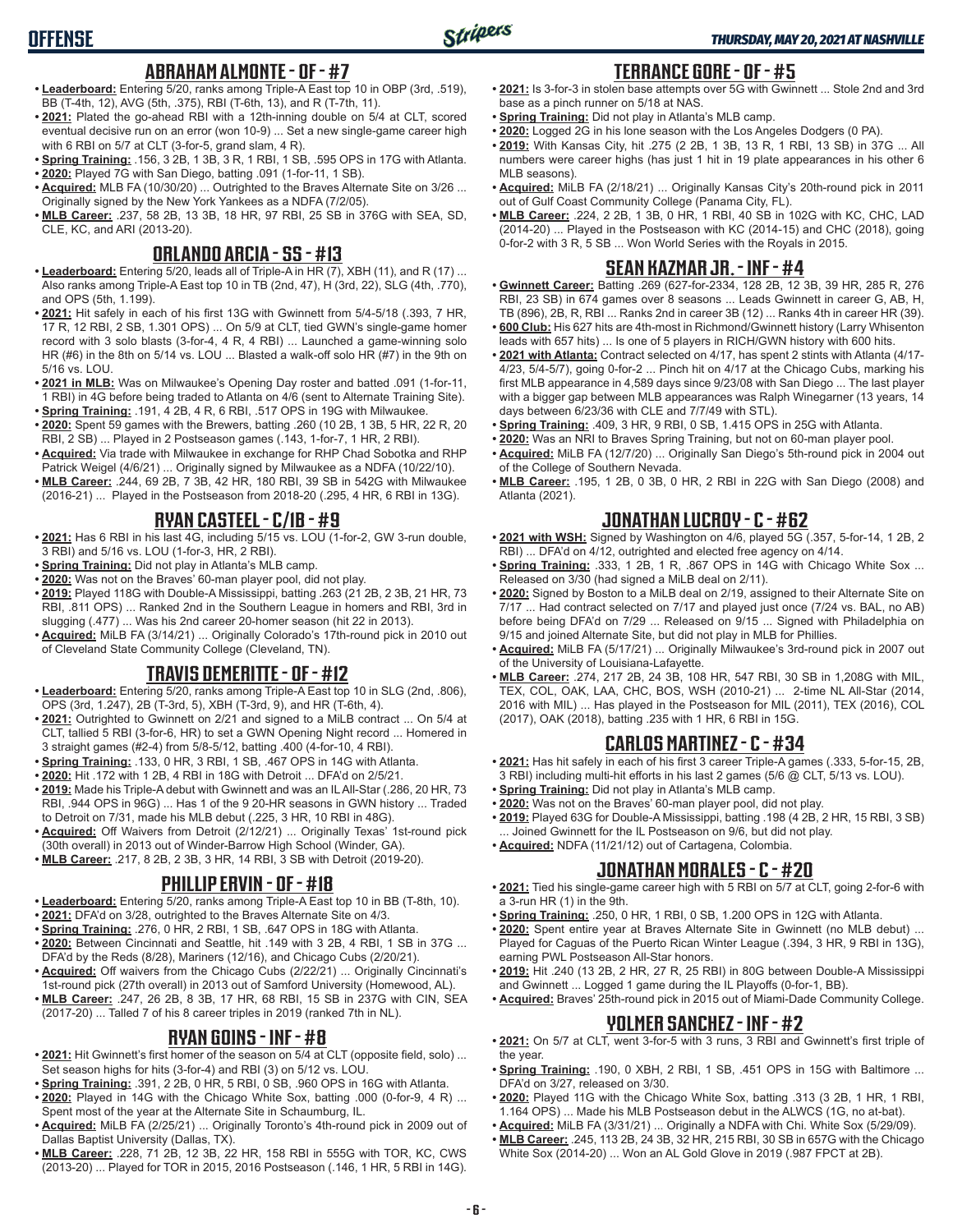# **TRAVIS SNIDER - INF - #26**

- **• Spring Training:** Did not play in Atlanta's MLB camp.
- **• 2020:** Signed by Miami on 7/24 and reported to the Marlins' Alternate Site in Jupiter, FL, but was released on 8/27 and did not reach the Majors.
- **• 2019:** Played for Triple-A Reno in Arizona's system (.294, 22 2B, 4 3B, 11 HR, 41 RBI, 3 SB, .899 OPS in 93G).
- **• Acquired:** MiLB FA (2/26/21) ... Originally Toronto's 1st-round pick (14th overall) in 2006 out of Henry M. Jackson High School (Mill Creek, WA).
- **• MLB Career:** .244, 100 2B, 7 3B, 54 HR, 212 RBI, 22 SB in 630G with TOR, PIT (2008-15) ... Played for PIT in the Postseason from 2013-15 (.250, 1-for-4 in 3G).

#### **DREW WATERS - OF - #11**

- **• Leaderboard:** Entering 5/20, ranks among Triple-A East top 10 in SB (T-3rd, 5) and XBH (T-10th, 7).
- **• 2021:** On 5/18 at NAS, recorded the first multi-homer game of his career (3-for-5, 2 HR, 3 R, 3 RBI) and became the first Gwinnett player to homer from both sides of the plate since Mel Rojas Jr. (7/7/16 at CLT) ... On 5/19 at NAS, fell a triple shy of the cycle in his first 4-hit game at Triple-A (4-for-5, 2B, HR, 2 R, 2 RBI, 2 SB).
- **• MLB.com Prospect Ranks:** #2 (Braves Top 30), #28 (Top 100 Prospects).
- **• Spring Training:** .500, 1 2B, 0 HR, 2 RBI, 1 SB in 4G with Atlanta.
- **• 2020:** Spent entire year at Braves Alternate Site in Gwinnett (no MLB debut).
- **• 2019:** Hit .309 (40 2B, 9 3B, 7 HR, 80 R, 52 RBI, 16 SB) in 134G with Double-A Mississippi and Gwinnett ... Won Southern League Batting Title (.319, best in MIS history) and Most Valuable Player (1st in MIS history) ... Ranked among MiLB top 5 in doubles (T-3rd, 40) and hits (5th, 163).
- **• Acquired:** Braves' 2nd-round pick in 2017 out of Etowah High School (Woodstock, GA) ... Named Gatorade Georgia Baseball Player of the Year in 2017.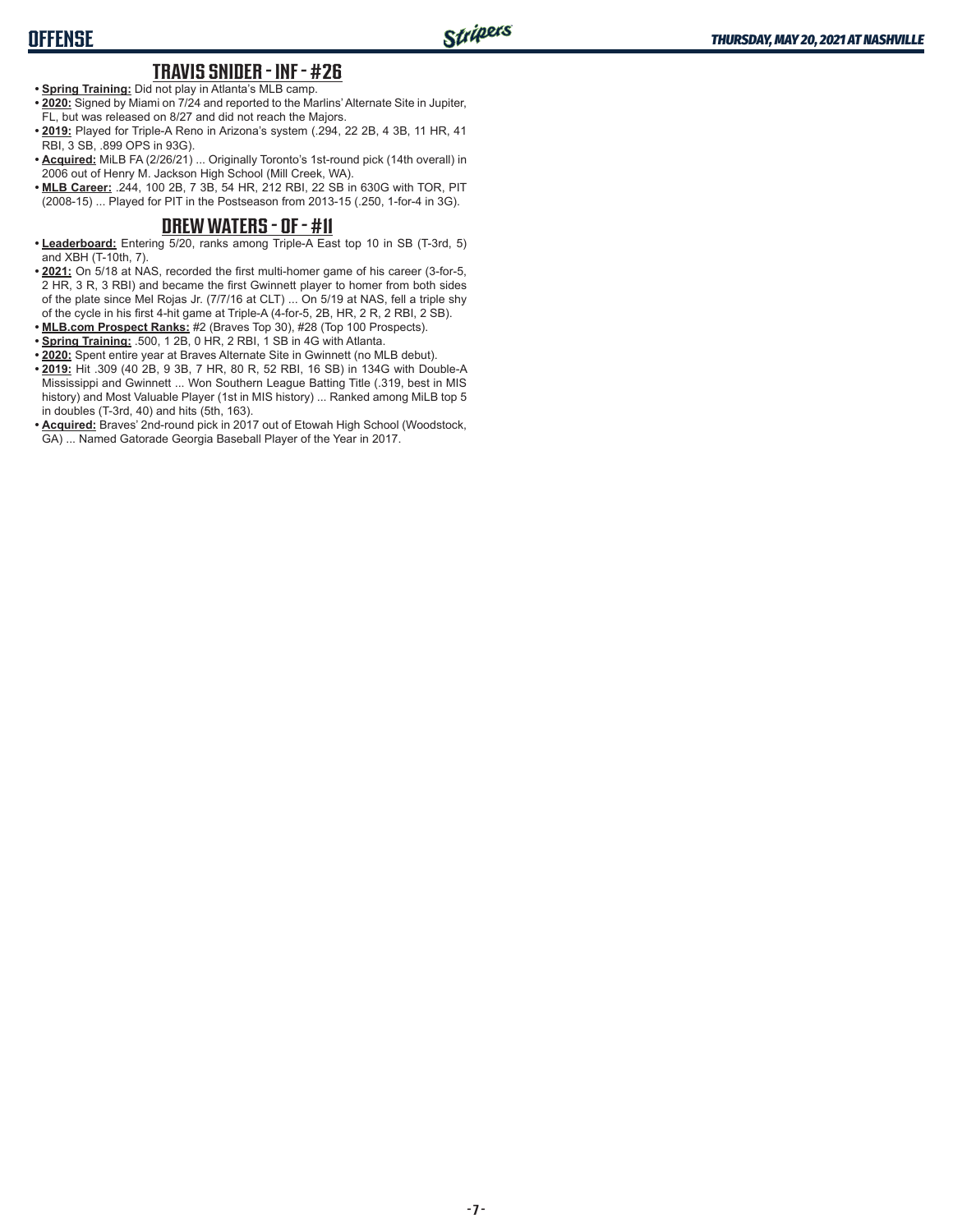# **SEASON SUMMARY**



# **TEAM HIGHS & LOWS**

| <b>PITCHING:</b><br>Most Runs Allowed, Inning 4 (2x, last: 7th Inning, 5/18 at Nashville) | <b>OFFENSE:</b> |
|-------------------------------------------------------------------------------------------|-----------------|
|                                                                                           |                 |

#### **TEAM MISCELLANEOUS**

Most Stolen Bases Allowed, Game .........................................2 (5/13 vs. Louisville) Most Caught Stealing, Game ..................................................1 (5/15 vs. Louisville)

### **INDIVIDUAL HIGHS & LOWS**

| <b>HITTING (GAME):</b> |  |
|------------------------|--|
|                        |  |
|                        |  |
|                        |  |
|                        |  |
|                        |  |
|                        |  |
|                        |  |
|                        |  |
|                        |  |
|                        |  |
|                        |  |
|                        |  |
|                        |  |

#### **PITCHING (GAME):**

#### **DEFENSE (GAME):**

## **STREAKS**

| <b>OFFENSIVE (LONGEST IN 2021 ONLY):</b> |  |
|------------------------------------------|--|
|                                          |  |
|                                          |  |
|                                          |  |
|                                          |  |
|                                          |  |
|                                          |  |

#### **PITCHING (LONGEST IN 2021 ONLY):**

# **LAST TIME IT HAPPENED (GWINNETT REGULAR-SEASON HISTORY)**

| <b>INDIVIDUAL OFFENSE:</b><br>Never<br>Homers, Both Sides of Plate  Drew Waters (5/18/21 at Nashville)<br>Back-to-Back-to-Back Homers  Arcia/Camargo/Demeritte (5/8/21 at Charlotte) |
|--------------------------------------------------------------------------------------------------------------------------------------------------------------------------------------|
|                                                                                                                                                                                      |
|                                                                                                                                                                                      |
|                                                                                                                                                                                      |
|                                                                                                                                                                                      |
|                                                                                                                                                                                      |
| 7-Game Multi-Hit StreakTyler Pastornicky (4/10/13-4/16/13)                                                                                                                           |
| <b>INDIVIDUAL PITCHING:</b>                                                                                                                                                          |
| Never<br>9.0-Inning No-Hitter (Solo)Todd Redmond (5/28/10 at Louisville)                                                                                                             |
| 9.0-Inning No-Hitter (Comb.)  Wooten/Marksberry/Ramirez (6/30/16 at Louisville)                                                                                                      |

25.0-Inning Scoreless Streak ......................Stephen Marek, 25.1 IP (6/6/10-8/2/10)

# **TEAM DEFENSE:**